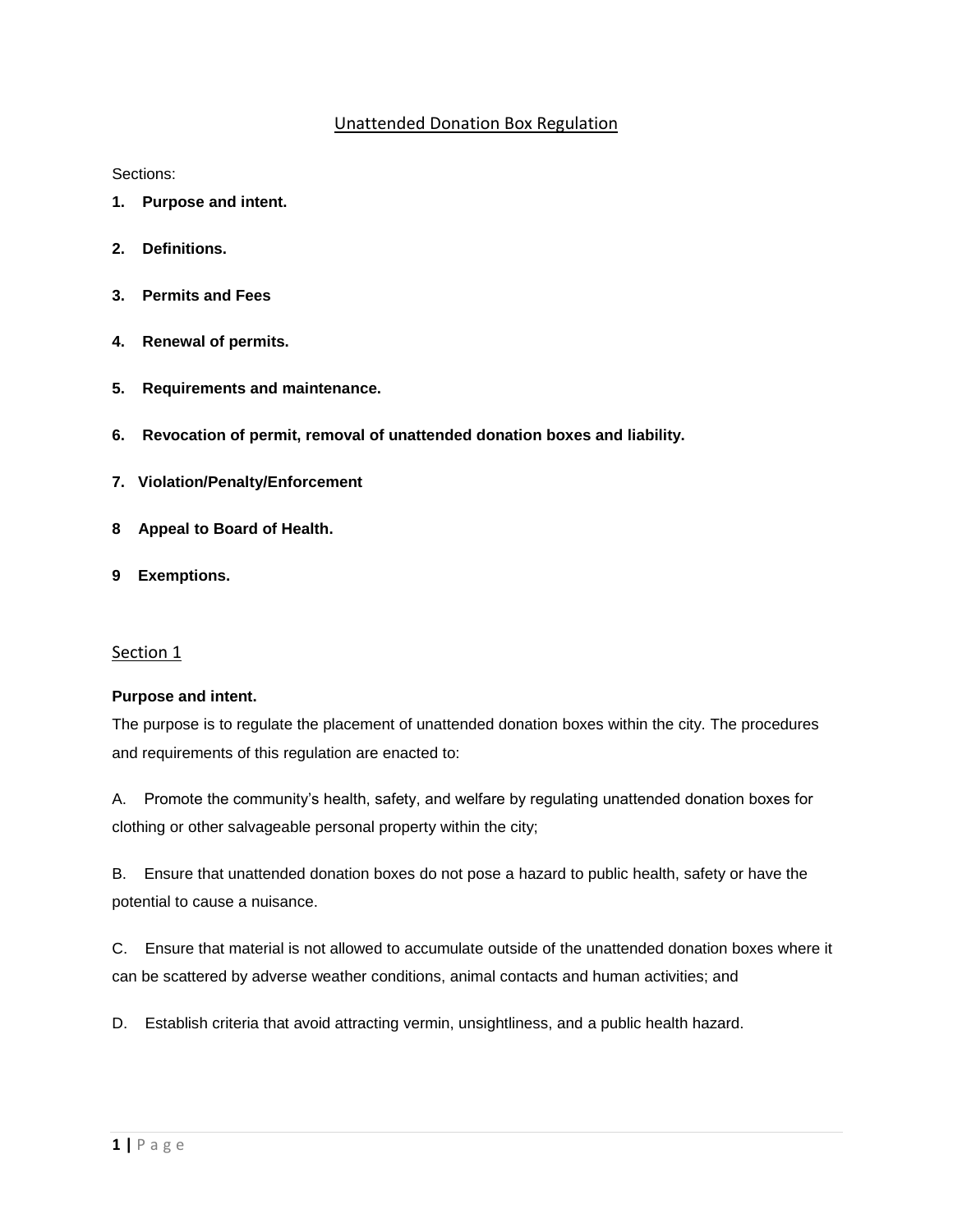#### **Definitions.**

A. "Director" means the Director of Public Health as designated by the Board of Health and his/her designee of the city of Fitchburg.

B. "Operator" means a person, entity, association or organization who places, maintains or operates unattended donation box (es) to solicit donations of salvageable personal property.

C. "Permittee" means the property owner who is issued a permit authorizing placement of unattended donation box (es).

D. "Property owner" means the person, entity, association or organization who owns the real property where the unattended donation box (es) are or are proposed to be located.

E. This Regulation encompasses the entire City of Fitchburg.

F. "Unattended donation box" means any unattended container, receptacle, or similar device that is located on any property within the city used for soliciting and collecting donations of clothing or other salvageable personal property.

## Section 3

## **Permit and Fees**

A. Unless otherwise exempt, it shall be unlawful and a public nuisance for any property owner or operator to place, operate, maintain or allow unattended donation boxes on real property unless the property owner first obtains a permit pursuant to this regulation and the donation box is placed, operated and maintained in accordance with all provisions in this regulation.

B. The permit application shall be made on a form provided by the director and shall include the following information:

1. The name, address, email, website (if available) and telephone number of the permittee;

2. The name, address, email (if available) and telephone number of the operator of the unattended donation box.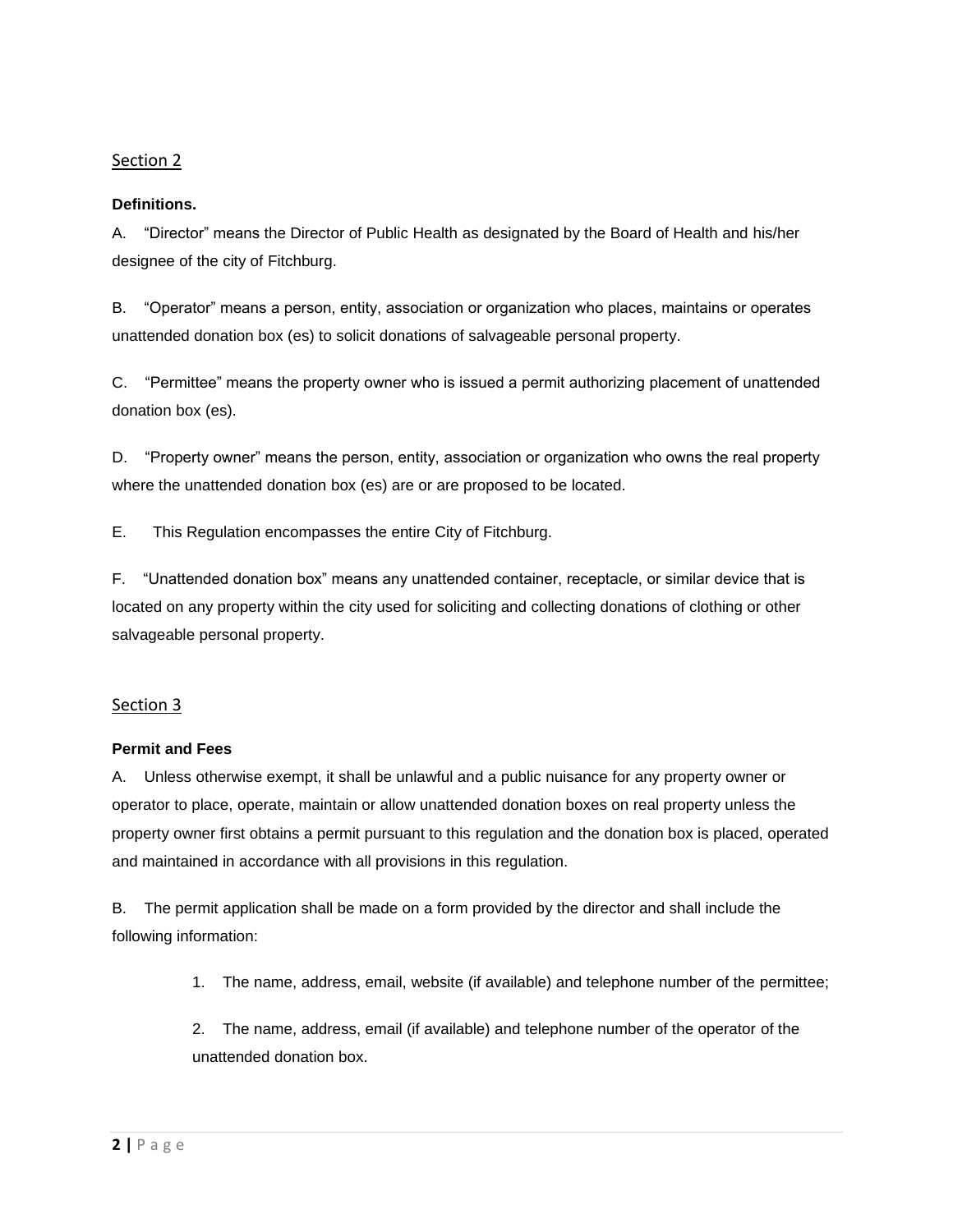3. A drawing sufficient to indicate the proposed location of the unattended donation box on the owner's real property, as well as the size of the proposed unattended donation box.

C. Each application shall be accompanied by a nonrefundable processing fee in the amount of \$35.00.

D. Applications shall be filed with the director.

E. Within thirty days of receiving a completed application, the director shall issue a permit or deny the issuance of a permit.

F. The director shall not issue a permit unless:

- 1. The applicant has submitted a complete and accurate application accompanied by the applicable fee;
- 2. The proposed location and placement of the unattended donation box on the owner's real property is in compliance with all applicable laws and regulations as established in Section 5 and does not have the potential to cause an issue to endanger Public Health or have the potential to create a Public Health Nuisance.

G. If the director denies an application, the director shall state, in writing, the specific reasons for denial.

H. Permit issued hereunder shall be valid for one unattended donation box. Multiple unattended donation boxes shall have their own individual permits.

I. The term of the permit shall be valid from January 1 to December 31 of the following year and renewable for one year periods thereafter.

J. No person or operator to whom a permit has been issued shall transfer, assign, or convey such permit to another person or operator.

K. Prior to expiration of the permit, the permittee may voluntarily cancel the permit by notifying the director in writing of the intent to cancel the permit. The permit shall become void upon the director's receipt of a written notice of intent to cancel the permit. The applicant shall not be entitled to a refund of any of the processing fee.

L. Unattended Donation boxes shall not be place on any public property including sidewalks, streets or open space.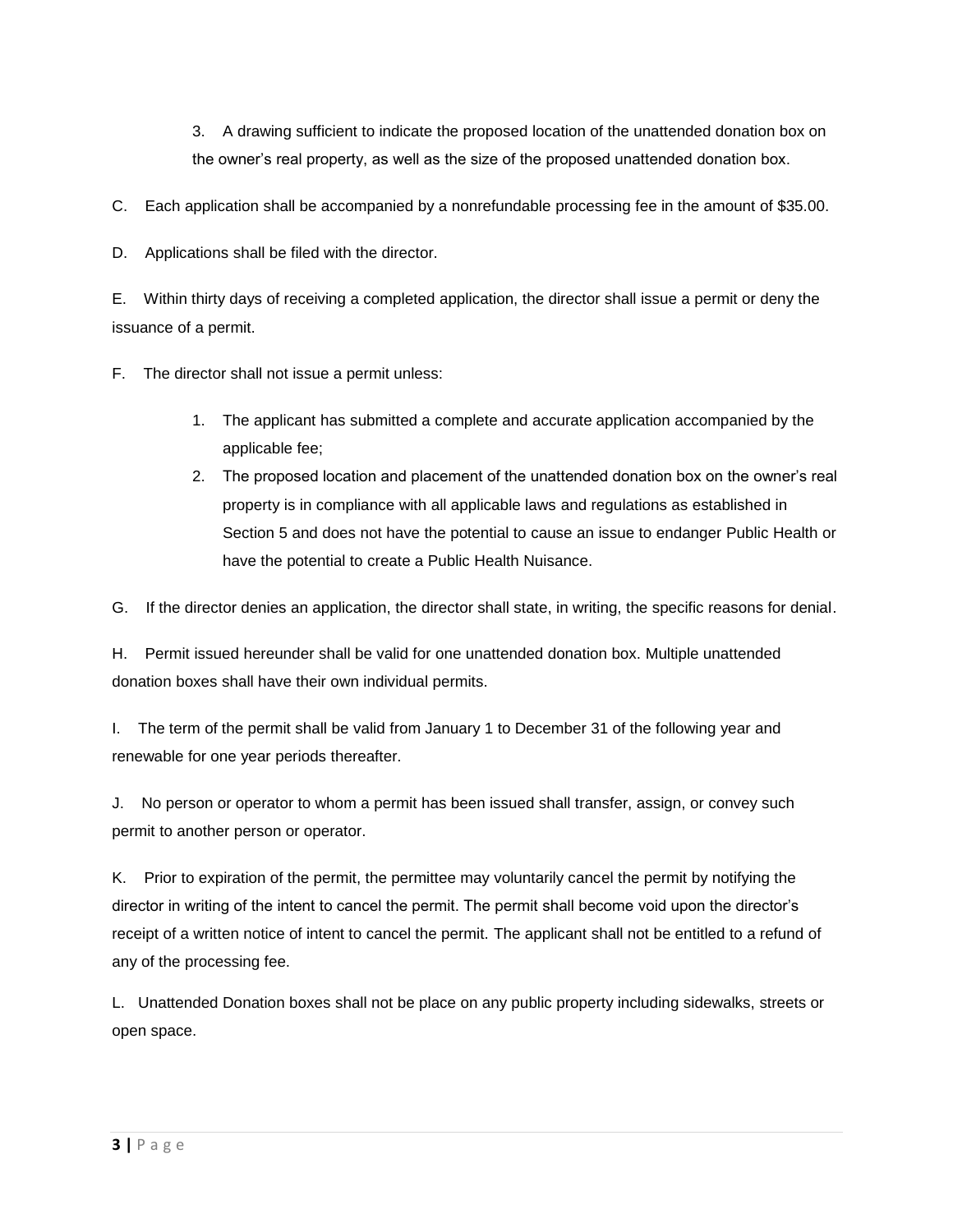#### **Renewal of permits.**

A. A permittee may apply for permit renewal by submitting to the director, before the expiration of the permit, a renewal application and a nonrefundable renewal fee in an amount set by director.

B. The director shall either approve or deny the renewal of a permit within thirty days of receipt of the complete renewal application and payment of the renewal fee.

C. The director shall approve the renewal of a permit if he or she finds that no circumstances existed during the term of the permit, existed at the time of submission of an application for renewal, or existed at any time during the review of the application for renewal that are inconsistent with any finding required for approval of a new permit as specified in Section [3](http://www.codepublishing.com/CA/Folsom/html/Folsom08/Folsom0880.html#8.80.030) of this regulation or that would justify the revocation of the permit as specified in Sections  $5$  and  $6$  of this regulation.

# Section 5

## **Requirements and maintenance.**

A. A permittee shall operate and maintain or cause to be operated and maintained all unattended donation boxes located in the city as follows:

> 1. Unattended donation boxes shall be maintained in good condition and appearance with no structural damage or defects, holes, or visible rust, and shall be free of graffiti;

2. Unattended donation boxes shall be locked or otherwise secured;

3. Unattended donation boxes shall contain the following contact information in two-inch type visible from the front of each unattended donation box: the name, address, email, and phone number of both the permittee and operator;

4. Unattended donation boxes approved by the director shall be issued a permit and permit number before placement on real property.

5. Unattended donation boxes shall be serviced and emptied as needed, or within three business days of a request by the director or his or her designee.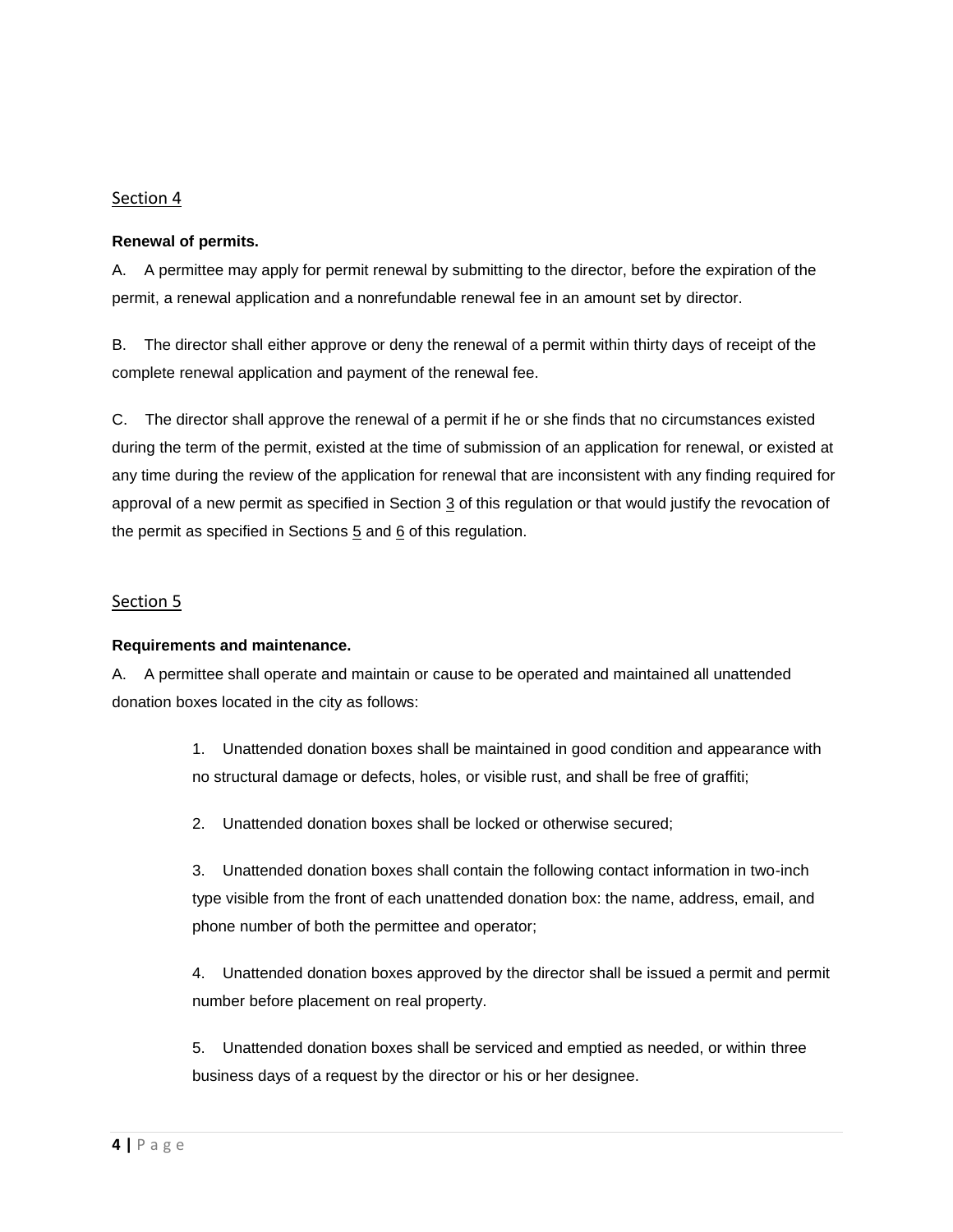B. The permittee shall maintain or cause to be maintained the area surrounding the unattended donation boxes free of any junk, garbage, trash, debris or other refuse material.

C. The permittee and operator shall be individually and severally responsible for abating and removing all rubbish, trash, garbage, junk, debris and any other refuse material in the area surrounding the unattended donation boxes within twenty-four hours of written or verbal notice from the director or his/her designee.

D. The permittee and operator shall be individually and severally responsible for all costs for abating and removing any junk, garbage, trash, debris and other refuse material from the area surrounding the unattended donation boxes. If after notification, the permittee fails to clean items outside the box and the City is required to clean and dispose of the items, the cost will be assed to the permittee.

E. No unattended donation box shall be placed on required p*ar*king spaces according to Chapter 181 of the Zoning Regulations or as required by the Planning Board or any other applicable regulations of the City of Fitchburg.

## Section 6

## **Revocation of permit, removal of unattended donation boxes and liability.**

The director shall have the right to revoke any permit issued hereunder if any of the grounds upon which he or she may refuse to issue an initial permit exists. In addition, the failure of the operator or permittee to comply with the provisions of this regulation or other provisions of this regulation or other law shall also constitute grounds for revocation of the permit. The director shall provide a written notification to the permittee stating the specific grounds for revocation. Upon revocation, the unattended donation box shall be removed from the permittee's real property within thirty calendar days and, if not removed within this time period, the city may remove, store and dispose of the unattended donation box at the permittee's sole cost and expense. Upon revocation, a permittee shall be prohibited from applying for a permit for a period of one year. Any violation of the provisions of this regulation is considered a public nuisance according to M.G.L chapter 111 section 122 and subject to abatement permitted by law.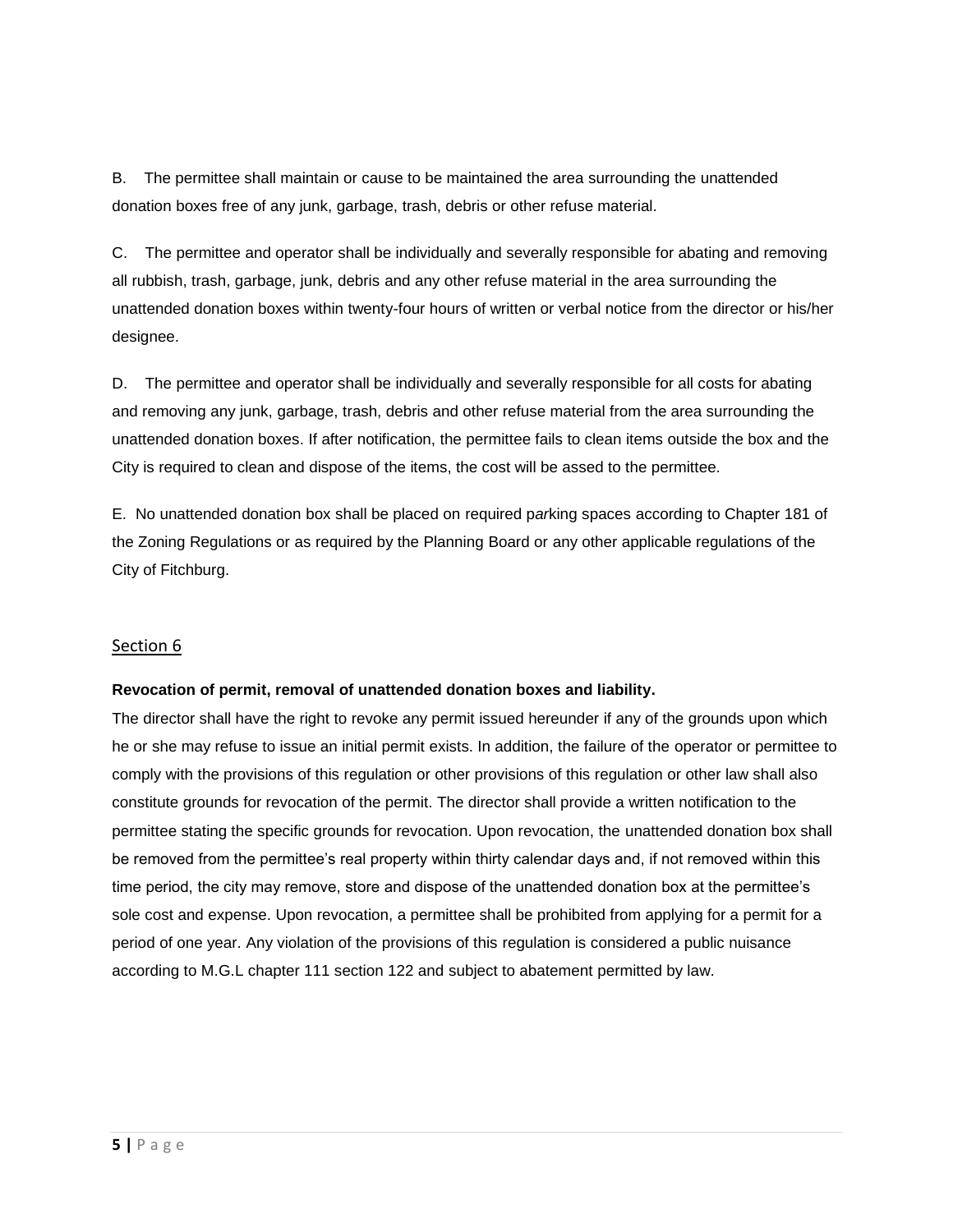#### **Violation/Penalty/Enforcement**

- A. Any violation in addition to remedies identifies in Section 6, which creates or as a result of which there is created and accumulations of garbage, offal, solid waste, trash, refuse, filth, waste ban material or junk on any real property is hereby declared a nuisance.
- B. Noncriminal Disposition-

Notwithstanding the provision of Section 7A, if the permittee or operator violates any provision of this regulation any agent duly appointed and employed appointed by the Board of Health, may in their discretion penalized the operator by a noncriminal complaint filed in the District of the Housing Court pursuant to the provisions of MGL c. 40 section 21D. For purposed of such noncriminal enforcement, the penalty to apply, in the event of a violation, shall be as follow:

- a. For the first offense: \$50;
- b. For the second offense: \$100;
- c. For the third offense; \$200; and
- d. For the fourth offense and each subsequent offense: \$250.

For the purposes of this subsection, an offense shall not be considered a repeat or subsequent offense unless it occurs on or affects the same property as the first offense. Each day on which a violation exists shall be deemed a separate offense.

## Section 8

## **Appeal to Board of Health.**

Any person aggrieved by the decision rendered by the director in granting or denying an application for a permit under this chapter or in revoking or refusing to renew a permit issued hereunder may appeal the decision to the board of health. The appeal shall be made by filing a written notice requesting a hearing thereof not later than ten calendar days after receiving notice of the decision of the director. The board of health shall hold a hearing on the appeal within thirty calendar days and, notwithstanding other provisions, the decision of the board of health shall be final.